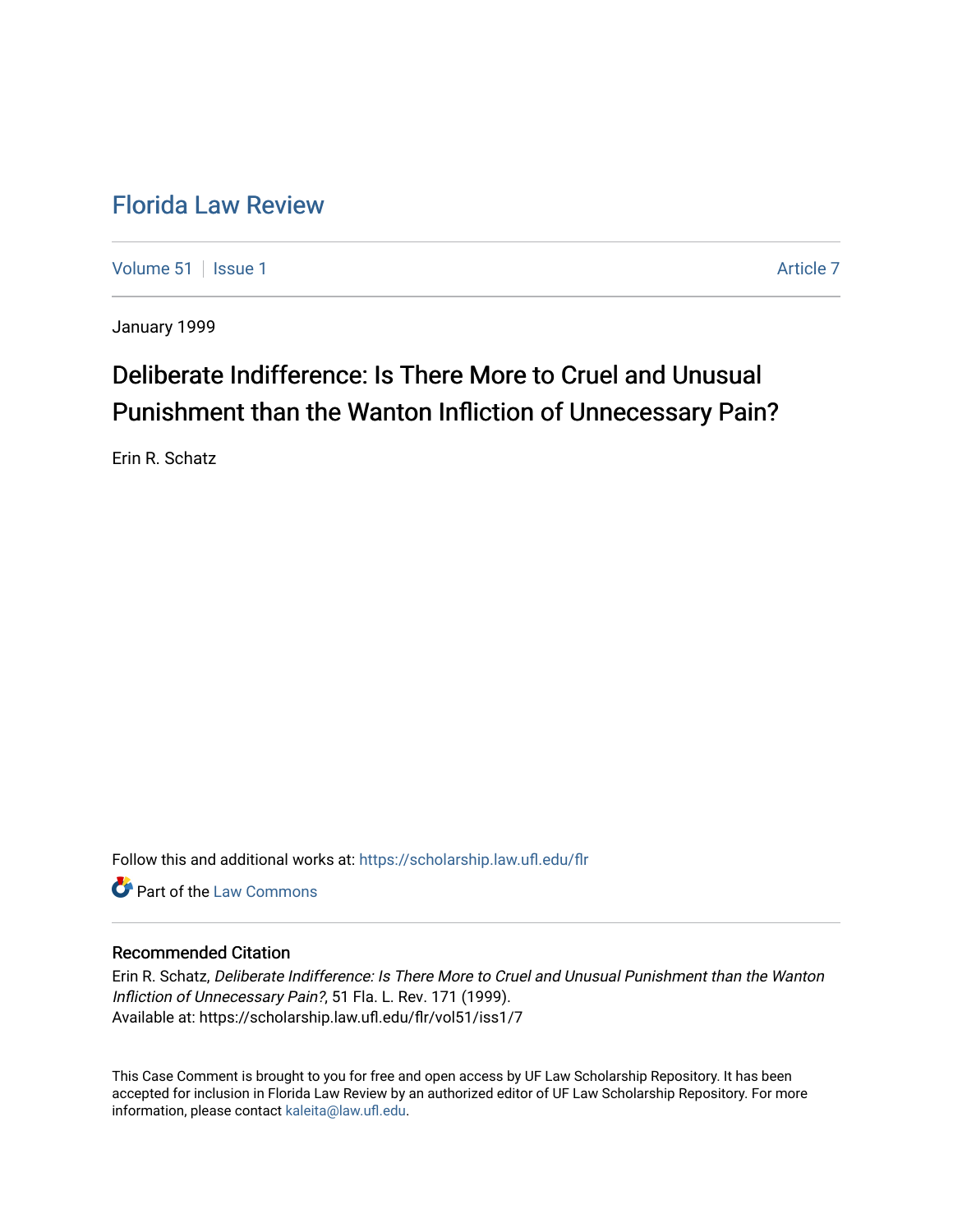## DELIBERATE INDIFFERENCE: IS THERE MORE TO CRUEL AND UNUSUAL PUNISHMENT THAN THE WANTON INFLICTION OF UNNECESSARY PAIN?

## *Jones v. State,* **701** So. **2d 76** (Fla. **1997)**

## *Erin R.* **Schatz\***

Petitioner was an inmate in a Florida prison awaiting his execution.<sup>1</sup> Seeking a determination that Florida's electric chair was a cruel and unusual punishment in violation of the Eighth Amendment<sup>2</sup> to the United States Constitution,<sup>3</sup> he petitioned to invoke the Supreme Court of Florida's all writs jurisdiction.4 As proof of his contention, Petitioner referred to the most recent malfunction<sup>5</sup> in Florida's electric chair.<sup>6</sup> After conducting two evidentiary hearings,<sup>7</sup> the trial court reasoned that Florida's electric chair did not wantonly inflict unnecessary pain, and was therefore not cruel and unusual.<sup>8</sup> In an appeal to the Supreme Court of Florida, Petitioner contended<sup>9</sup> that the trial judge should not have limited the inquiry

\* To my family, whose love, guidance, and support I will always cherish.

1. Jones v. State, 701 So. 2d 76 (Fla. 1997).

2. Additionally, Petitioner contended that his Fourteenth Amendment due process rights were violated. *See id.* at 76.

**3. The** Eighth Amendment to the United States Constitution states that "[e]xcessive bail shall not be required, nor excessive fines imposed, nor cruel and unusual punishments inflicted." U.S. CONST. amend. VIII.

*4. See* Jones v. Butterworth, 691 So. 2d 481 (1997).

*5. See Jones,* 701 So. 2d at 76. During the execution ofPedro Medina on March 25, 1997, smoke and flames came out from under the headpiece. *See id.* at 86 (Shaw, **J.,** dissenting).

*6. See id.*

7. First, the Supreme Court of Florida relinquished jurisdiction to the trial court for a hearing on the claim that Florida's electric chair was cruel or unusual punishment. *See Butterworth,* 691 So. 2d at 482. The trial court was to review testimony of engineering experts, medical experts and other witnesses in order to make a decision. *See id.* Then, after the inmate's petition was denied, he appealed and the Supreme Court ofFlorida again relinquished jurisdiction to the trial court to provide petitioner with an opportunity to inspect electrocution equipment, as well as gain access to other evidentiary items and witnesses. *See* Jones v. Butterworth, 695 So. 2d 679, 681 (Fla. 1997).

*8. See Jones,* 701 So. 2d at 77. The trial judge made five significant conclusions of law upon which the Supreme Court of Florida based its decision. *See id.* First, cruel or unusual punishment was defined as the wanton infliction of unnecessary pain. *See id.* Second, Florida's electric chair, in past executions, did not to wantonly inflict unnecessary pain, and was therefore constitutional. *See id.* Third, Florida's future executions also will not be cruel and unusual. *See id.* at 78. Fourth, Florida's electric chair at the time of the action was not cruel or unusual. *See id.* Finally, the court noted that it was up to the legislature, not the judiciary, to adopt lethal injections and abandon the electric chair. *See id.*

9. There were actually six additional points on appeal. First, Petitioner appealed the trial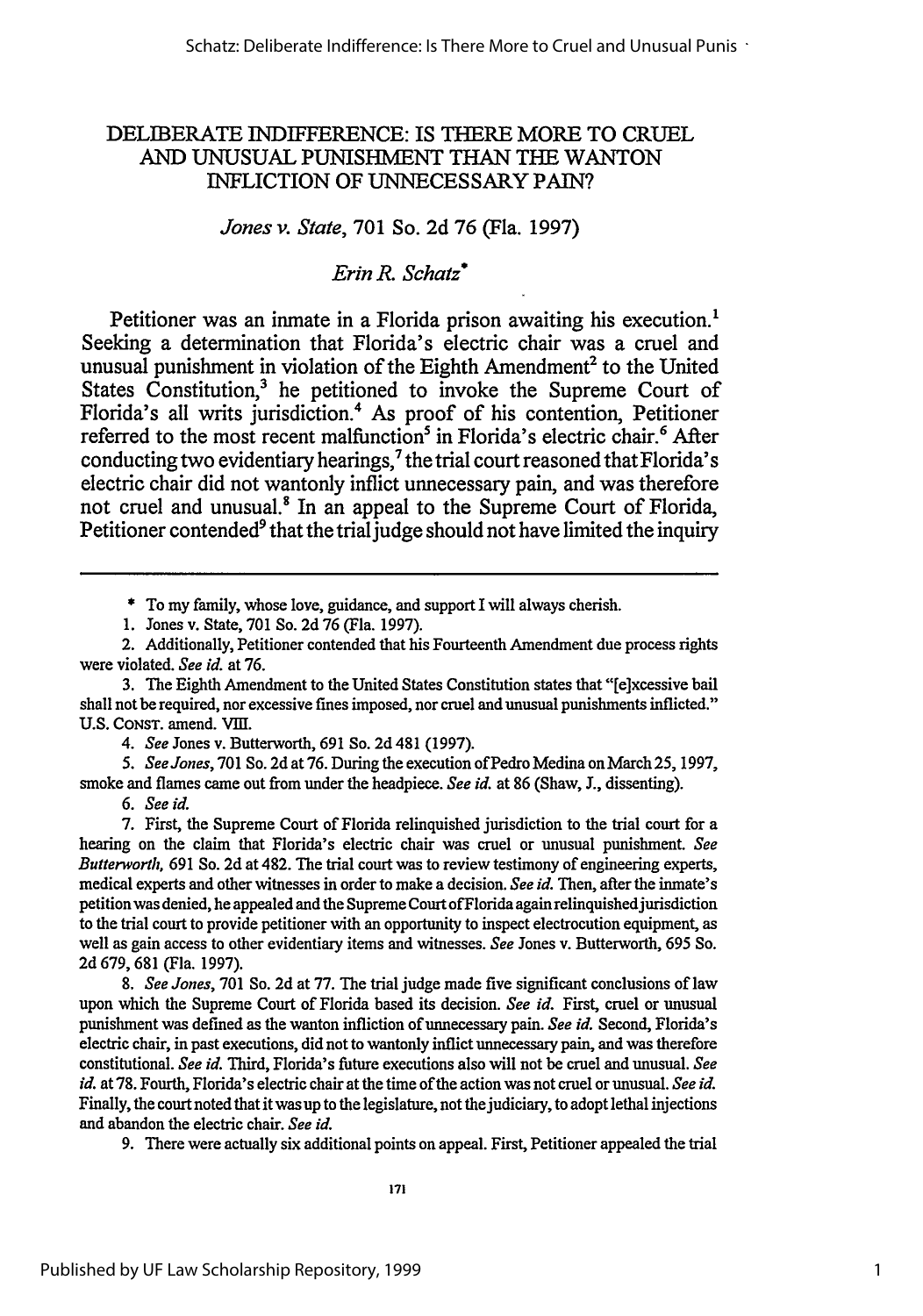#### *FLORIDA LAW REVIEW*

to proof that an electrocuted person experienced pain and should have considered the prison officials' deliberate indifference to the prisoner's well being.<sup>10</sup> The Supreme Court of Florida denied Petitioner's claim and **HELD,** that Florida's electric chair does not involve torture, a lingering death, or the infliction of unnecessary and wanton pain and is therefore constitutional.<sup>11</sup>

Historically, when the United States Supreme Court has examined Eighth Amendment claims, the Court has focused on both the effect of the punishment in question as well as the actions of prison officials.<sup>12</sup> When scrutinizing the punishment's effect, the Court sometimes focuses on a prisoner's pain, suffering, and the degree of torture involved in the punishment.<sup>13</sup> In other instances, the Court also includes a measurement of the punishment against society's evolving standards of decency.<sup>14</sup> Although the Court varies its focus when examining a punishment's effect,<sup>15</sup> the Court has been more consistent when examining the behavior of prison officials. 6 Specifically, the Court considers whether a prisoner's claim is based upon an accidental harm to the prisoner as opposed to an intentional injury inflicted by state officials.<sup>17</sup>

The Court first examined whether an accidental harm constituted a cruel and unusual punishment in *Francis v. Resweber.'8* In *Francis,* a prisoner was placed in the electric chair for execution but, as a result of a mechanical malfunction, did not die.<sup>19</sup> A new death warrant was then issued for a subsequent execution to take place at a later date.<sup>20</sup> The prisoner petitioned

10. *Seeid.* at79.

11. *See id.*

- 13. *See Jones,* 701 So. 2dat 79.
- 14. *See* Estelle v. Gamble, 429 U.S. 97, 103 (1976).
- 15. *See supra* text accompanying note 12.

16. *Compare Estelle,* 429 U.S. at 106 (applying the deliberate indifference standard) *with* Farmer v. Brennan, 511 U.S. 825, **834-38** (1994) (applying the deliberate indifference standard).

- 17. *See, e.g.,* Francis v. Resweber, 329 U.S. 459, 463-64 (1946).
- *18. See id.* at 462, 464.
- 19. *Seeid.* at460.

court's ruling on his objection to a witness' testimony. *See id.* Second, he appealed the denial of his objection to expert testimony. *See id.* Next, he appealed the judge's refusal to consider evidence that Florida's executions are unusual since many states do not use the electric chair anymore. *See id.* at 79. Petitioner also contended that his attorney-client privilege was violated. *See id.* He further attacked numerous evidentiary rulings. *See id.* at **80.** In addition, he contended that he did not receive a fair hearing because the trial judge was biased. *See id.*

<sup>12.</sup> *Compare* Hudson v. McMillan 503 U.S. 1, 10 (1992) (citations omitted) (holding that punishments violate the Eighth Amendment if they are "incompatible with the evolving standards of decency that mark the progress of a maturing society" or if they involve the unnecessary and wanton infliction of pain) *with Jones,* 701 So. 2d at **79** (holding that the proper Eighth Amendment test is one which involves torture or a lingering death or the wanton infliction of unnecessary pain).

<sup>20.</sup> *See id.* at 461. The second attempt at executing the prisoner was to take place six days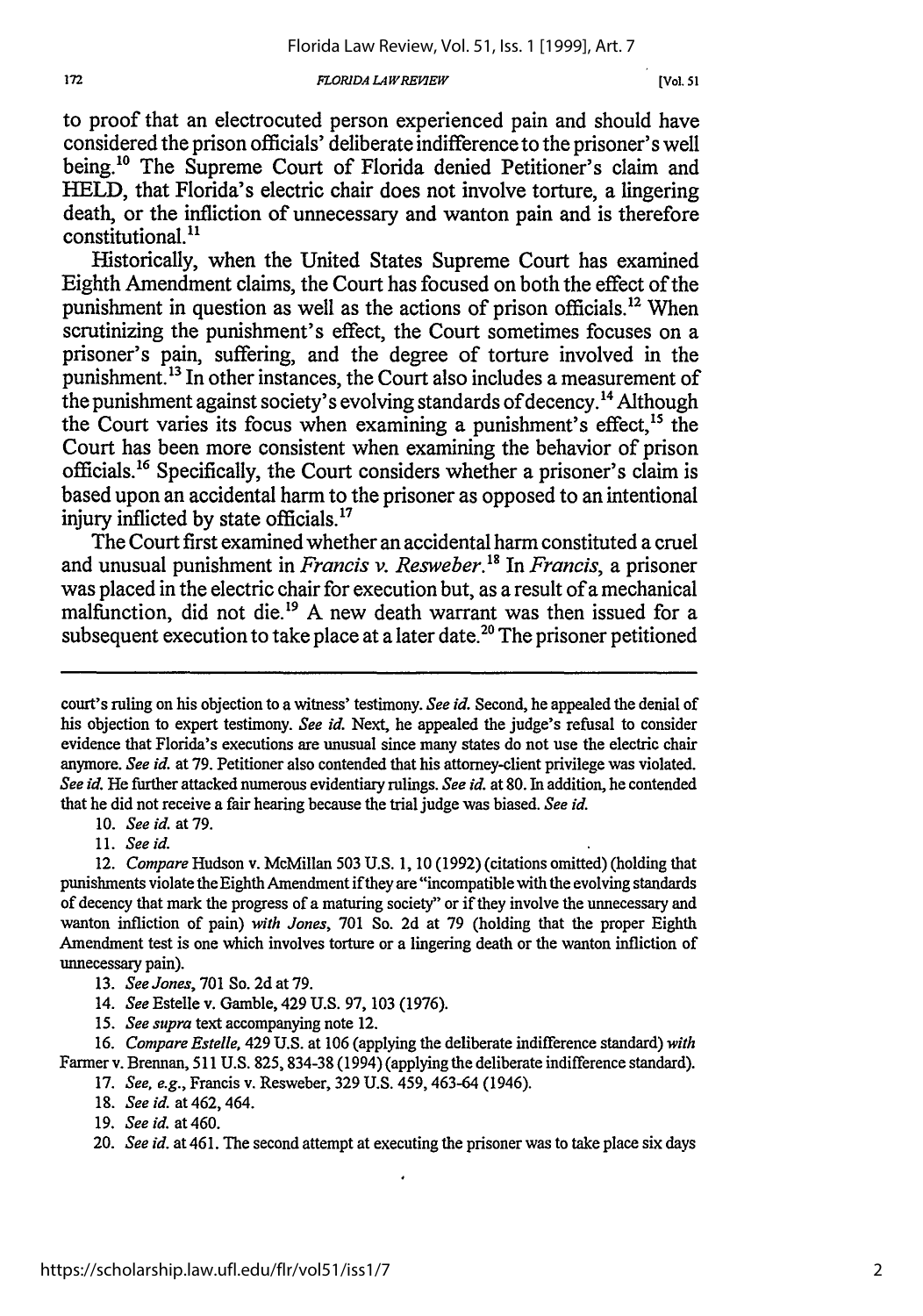#### *DELIBERATE INDIFFERENCE: CRUEL AND UNUSUAL PUNISHMENT*

the Court, contending<sup>21</sup> that a second punishment would constitute a lingering death since he already experienced psychological strain during the first failed execution.<sup>22</sup> The issue before the Court was whether a second execution constituted a violation of the Eighth Amendment.<sup>23</sup>

In denying the petitioner's claim,  $^{24}$  the Court examined the effect of the punishment<sup>25</sup> on the prisoner as well as the actions and intentions of the prison officials who inflicted the punishment.<sup>26</sup> When examining the effect of the punishment, the Court declared as unconstitutional those punishments which wantonly inflict pain upon a prisoner.<sup>27</sup> When examining the prison officials' actions, the Court reasoned that an unforeseeable accident did not render a punishment unconstitutional if the punishment alone was not cruel and unusual.28 Therefore, since the Court deemed the first failed execution to be an unforeseeable accident, the Court held that the second execution would not constitute a cruel and unusual punishment.29

Based on *Francis,* the Court in *Estelle v. Gamble30* formulated a standard that examined the prison officials' intention in relation to the harm suffered by the prisoner.<sup>31</sup> In *Estelle*, the respondent was an inmate who injured his back<sup>32</sup> while performing prison work.<sup>33</sup> Alleging that he received inadequate medical treatment and, as a result, continued to suffer pain, the

later. *See id.*

1999]

22. *See id.* at 464.

*23. See id.* at 463.

24. The court actually denied all of the petitioners claims: the Eighth Amendment claim, the Fourteenth Amendment Due Process claim, and the double jeopardy claim. *See id.* at 462-63,465.

25. "Effect of the punishment" terminology is used to separate the standards that courts use to judge Eighth Amendment cases into two categories: (1) the effect of the punishment; and (2) the actions or omissions of the prison officials. "Effects" include the wanton infliction of pain, torture, or a lingering death, for example.

26. *See id.* at 462, 463-64.

- 27. *See id.* at 463-64.
- 28. *See id.* at 464.

30. 429 U.S. 97 (1976).

32. Specifically, an item fell onto his back while he was unloading a truck. *See id.* at 99. He was treated by doctors for several months. *See id.* at 99-101. He was brought to the prison disciplinary committee for refusing to work. *See id.* at 101. Although he told the committee that he could not work because he was still in pain, the committee placed him in solitary confinement and he alleged that his medical needs were not tended to sufficiently. *See id.* at 99-101.

33. *See id.*

<sup>21.</sup> The petitioner also contended that a second execution would violate the United States Constitution's Due Process Clause and the double jeopardy provision. *See id.* The Court held that there was no due process violation since the Court could not protect everyone from accidents nor prevent accidents from occurring. *See id.* at 465.

<sup>29.</sup> *See id.*

<sup>31.</sup> *See Estelle,* 429 U.S. at 97, 102-03, 105-06.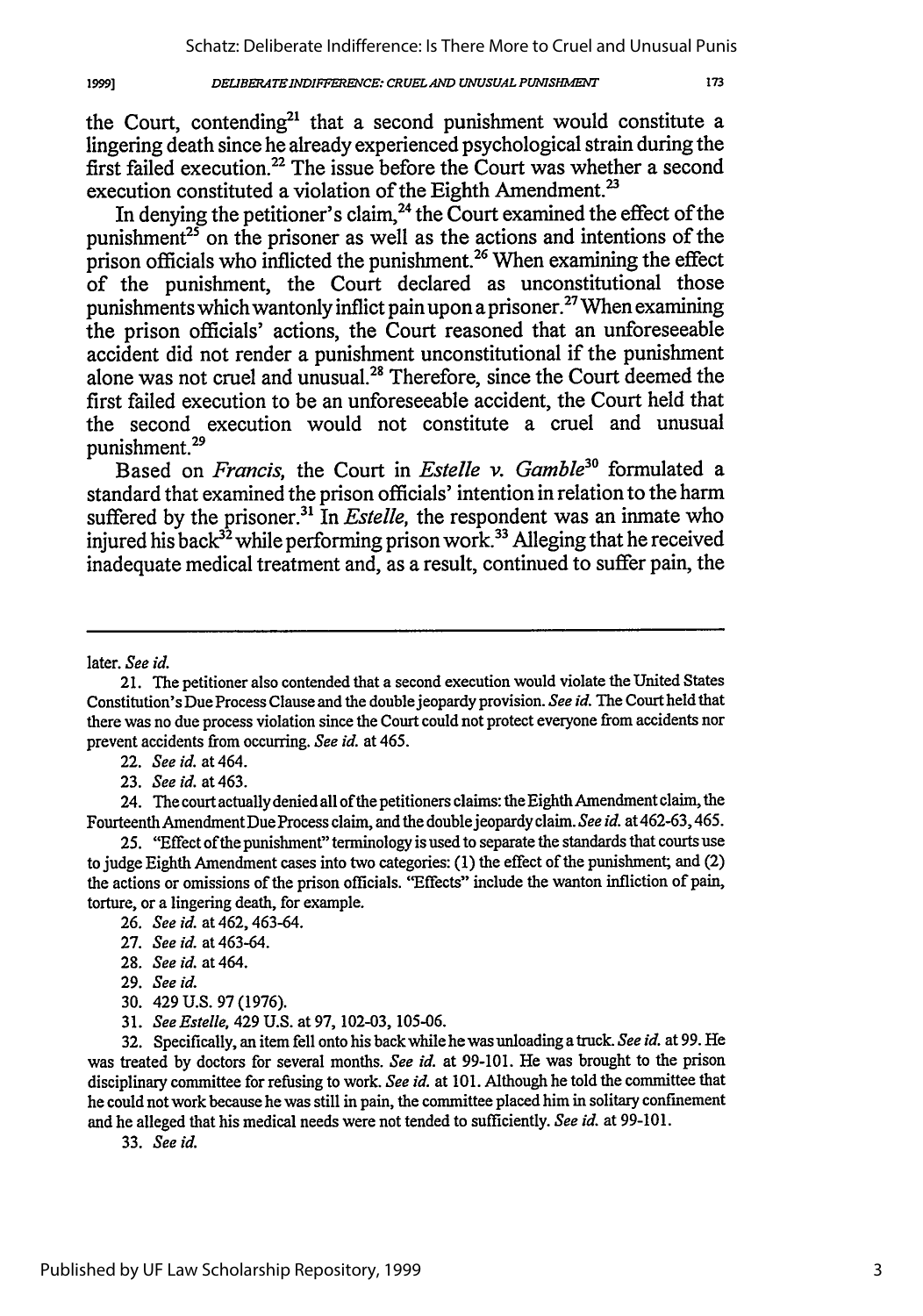#### *FLORIDA L4IRElEW[.*

respondent claimed that his punishment was cruel and unusual.<sup>34</sup> The Court stated that the punishment would be cruel and unusual if the prison officials' actions or omissions were sufficient to indicate a deliberate indifference to the prisoner's serious medical needs.<sup>35</sup>

In evaluating the prisoner's claim, *the Estelle* Court built upon the same two considerations addressed by the *Francis* Court.36 First, in addition to those punishments which involved the infliction of unnecessary pain, the *Estelle* Court declared that punishments incompatible with society's evolving standards of decency are also unconstitutional.<sup>37</sup> Expanding the *Francis* Court's interpretation of the Eighth Amendment beyond those punishments which wantonly inflict pain, the *Estelle* Court therefore deemed unconstitutional any punishment that would be repugnant to mankind.<sup>38</sup> Second, when examining the intention of prison officials, the *Estelle* Court looked to *Francis* for the proposition that an inadvertent failure to provide adequate medical care was not cruel and unusual.<sup>39</sup> Specifically, a prisoner would have to allege deliberate indifference to serious needs in order to have a valid Eighth Amendment claim.<sup>4</sup>

After the Court articulated this deliberate indifference standard in *Estelle,* the Court then interpreted its application in *Farmer v. Brennan*.<sup>41</sup> *In Farmer,* the petitioner was a preoperative transsexual who was incarcerated with other males even though he displayed overtly feminine characteristics.42 After being beaten and raped, the petitioner filed a complaint alleging that prison officials were deliberately indifferent to the risk that a transsexual inmate would be vulnerable to sexual attacks if incarcerated with other males.<sup>43</sup>

At issue in *Farmer* was whether prison officials acted with deliberate indifference and thus violated the Eighth Amendment.<sup>44</sup> The petitioner argued that deliberate indifference exists even in situations where prison

- 36. *See id.* at 102-03, 105.
- 37. *See id.* at 102-03.
- 38. *See id.* at 105-06.

**39.** *See id. TheEstelle* court paralleled its facts to the facts *ofFrancis* and reasoned thatjust as an "innocent misadventure" in *Francis* did not render the second execution cruel and unusual, neither would the situation before the *Estelle* Court be cruel and unusual.

*40. See id.* at 104-05. The Court noted that if prisoners were intentionally denied treatment, the punishment would be cruel and unusual. *See id.* The prisoner simply failed to show that the prison official acted with deliberate indifference to his needs. *See id.*

41. 511 U.S. 825 (1994).

42. *See id.* at 829. Although he was preoperative, the prisoner underwent estrogen therapy and had an unsuccessful surgery to remove his testicles. *See id.* He wore women's clothing, and wore them in a feminine manner. *See id.*

43. *See id.*

44. *See id.* at 832.

<sup>34.</sup> *See id.* at 101.

<sup>35.</sup> *See id.* at 106.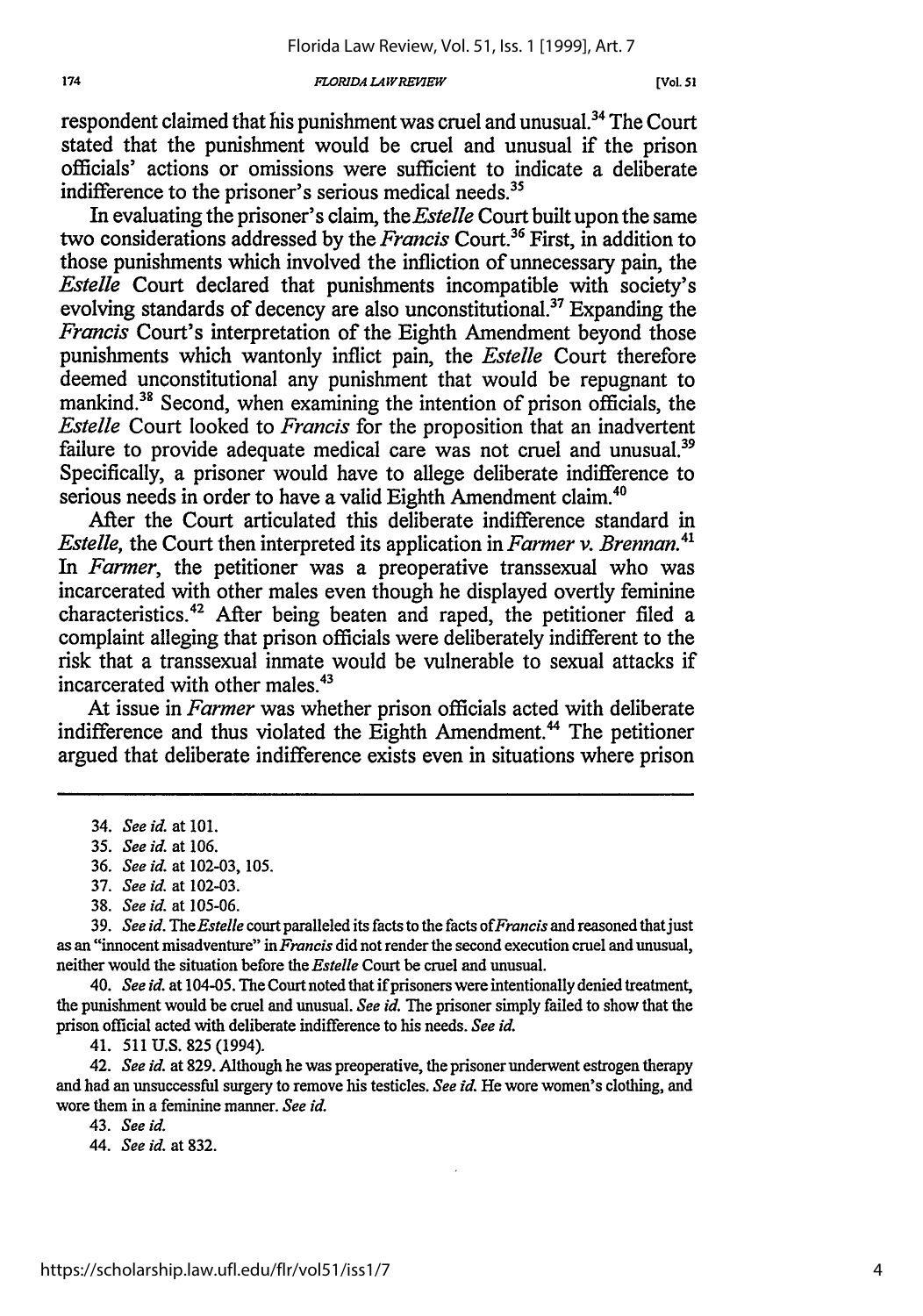#### *DEUIBERATEINDIFTERENCE: CRUELAND UNUSUAL PUNISHIMT*

officials are unaware of a substantial risk of harm provided they should have been aware of it.<sup>45</sup> Disagreeing with the petitioner's interpretation, <sup>46</sup> the Court asserted that deliberate indifference exists only if the official acted or failed to act while having knowledge<sup>47</sup> of a substantial risk of harm to the prisoner.<sup>48</sup> The Court therefore emphasized the necessity of a prison official's culpable state of mind.49 The Court also reasoned that the alleged deprivation must be sufficiently serious such that it might lead to the denial of "the minimal civilized measure of life's necessities."<sup>50</sup> Reasoning that prison officials were unaware of the risk of harm to transsexual inmates, the Court denied the petitioner's claim.<sup>51</sup>

Similarly, Petitioner in the instant case brought a claim based on the deliberate indifference of prison officials.<sup>52</sup> In examining the effect of the punishment on the prisoner, the instant court defined a cruel and unusual punishment as one which involves torture, a lingering death, or the infliction of unnecessary and wanton pain.<sup>53</sup> Because there was no evidence of pain in Florida's executions, the court held that the punishment was not cruel and unusual.<sup>54</sup> In examining the prison officials<sup> $\overline{\phantom{a}}$ </sup> actions or omissions, the instant court interpreted deliberate indifference as requiring the unnecessary and wanton infliction of pain.<sup>55</sup> Since evidence existed that Florida's executions did not result in pain to the victims, the court found no merit to Petitioner's claim that prison officials acted with deliberate indifference.<sup>56</sup>

Relying on the trial court's findings of facts, the instant court additionally noted that prior to the malfunction noted in Petitioner's claim,

*47. See id.* Although the prisoner wanted recklessness to satisfy the standard, the Court stated that "a prison official cannot be found liable under the Eighth Amendment for denying an inmate humane conditions of confinement unless the official knows of and disregards an excessive risk to inmate health or safety." *Id.*

48. *See id. The* respondent asked the court to apply a criminal law approach to recklessness. *See id.* Additionally, the Court stated that the requirement ofa culpable state of mind follows from the principle that only the unnecessary and wanton infliction of pain violates the Eighth Amendment. *See id.* at 834. However, the Court stated that there are two requirements of deliberate indifference: (1) the alleged deprivation must be serious and (2) the prison officials must have a culpable state of mind. The court did not state that pain is a requirement. *See id.*

19991

51. *See* id. at 850.

- 53. *See id.*
- *54. See id.*
- *55. See id.* at n.2.
- *56. See id.* at 79.

*<sup>45.</sup> See id.* at 836-37. The petitioner urged the Court to adopt a civil law standard of recklessness. *See id.*

*<sup>46.</sup> See id.* at 837. The petitioner urged the Court to adopt an objective test of deliberate indifference whereby recklessness on the part of prison officials would satisfy deliberate indifference. *See id.* at 836-37, The Court, however, applied a subjective test. *See id.* at 837.

<sup>49.</sup> *See id.*

*<sup>50.</sup> Id.* (quoting Rhodes v. Chapman, 452 U.S. 337, 347 (1981)).

*<sup>52.</sup> See* Jones v. State, 701 So. 2d 76, 79 (Fla. 1997).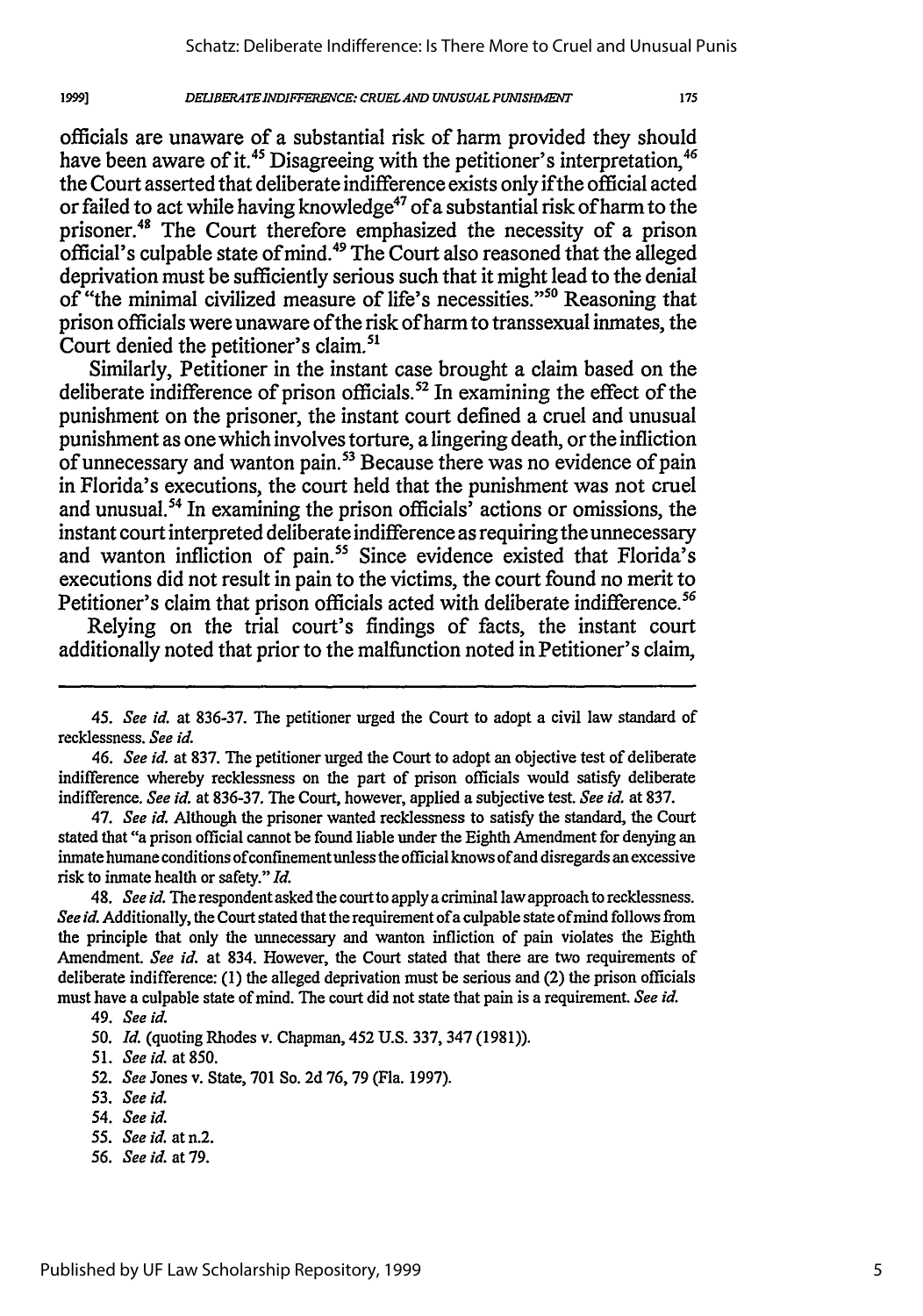#### **FLORIDA LAW REVIEW**

there had been no other malfunctions in the last seventeen executions.<sup>57</sup> Justice Shaw, in a strong dissent, instead took into account the last eighteen executions, as opposed to the last seventeen, and noted that there were two complications.<sup>58</sup> Justice Shaw argued that this record, therefore, compelled finding that Florida's electric chair is unconstitutional.<sup>59</sup> Justice Shaw further reasoned that the harm to the prisoners was in the form of excessive mutilation and brutalization.<sup>60</sup> Specifically, Justice Shaw relied on prior findings of fact to describe that smoke and flames emanated from the victims' heads and that the victims received first, second and third degree burns.<sup>61</sup> Asserting that Florida's executions have an eleven percent failure rate, Justice Shaw concluded that there is a limit to the "constitutional tolerance for error."<sup>62</sup>

The trend from *Francis* to *Farmer* suggests that when courts examine the behavior of prison officials, they adhere to the deliberate indifference standard.<sup>63</sup> On the other hand, when courts examine the effect of a punishment on the prisoner, they vary in their approach.<sup>64</sup> Some courts focus on the degree of unnecessary pain,<sup>65</sup> while others include a measurement of the punishment against society's evolving standards of

60. *See id.* (Shaw, **J.** dissenting). Justice Shaw, describing the malfunctions, stated:

In two out of eighteen executions, . . . the condemned prisoner was engulfed in smoke, flames, and the odor of burning material-which some observers described as the stench of burning or roasting flesh-when the switch was pulled. The head of one prisoner (Tafero) was burned and charred, his face was seared by flames, and his eyebrows, eyelashes, and facial hair were burned. The head of another (Medina) was burned and charred and his face was scalded.

#### *Id.* (Shaw, *3.,* dissenting).

- *61. See id.* (Shaw, **J.,** dissenting).
- 62. *Id.* (Shaw, **J.,** dissenting).

63. *See, e.g.,* Estelle v. Gamble, 429 U.S. 97, 106 (1976) (holding that deliberate indifference of prison personnel to a risk of serious harm is a violation of the Eighth Amendment); *see also Farmer,* 511 U.S. at 828 (holding that a prison official's deliberate indifference to a serious risk of harm to a prisoner violates the Eighth Amendment).

*64. Compare Francis,* 329 U.S. at 463 (reasoning that the infliction ofunnecessary pain in the executions ofprisoners is cruel and unusual) *with Estelle,* 429 U.S. at 102, 103 (reasoning that punishments incompatible with evolving standards of decency or those which involve the unnecessary and wanton infliction of pain are unconstitutional) *and* Hudson v. McMillian, 503 U.S. 1, 10 (1991) (reasoning that punishments incompatible with evolving standards of decency as well as those involving the unnecessary and wanton infliction of pain are unconstitutional) *and Jones,* 701 So. 2d at 79 (defining a cruel and unusual punishment as one which involves torture, a lingering death, or the wanton infliction of unnecessary pain).

65. *See Jones,* 701 So. 2d at 79.

<sup>57.</sup> *See id.* at 77.

*<sup>58.</sup> See id.* at 87 (Shaw, **J.,** dissenting).

*<sup>59.</sup> See id.* (Shaw, **J.,** dissenting).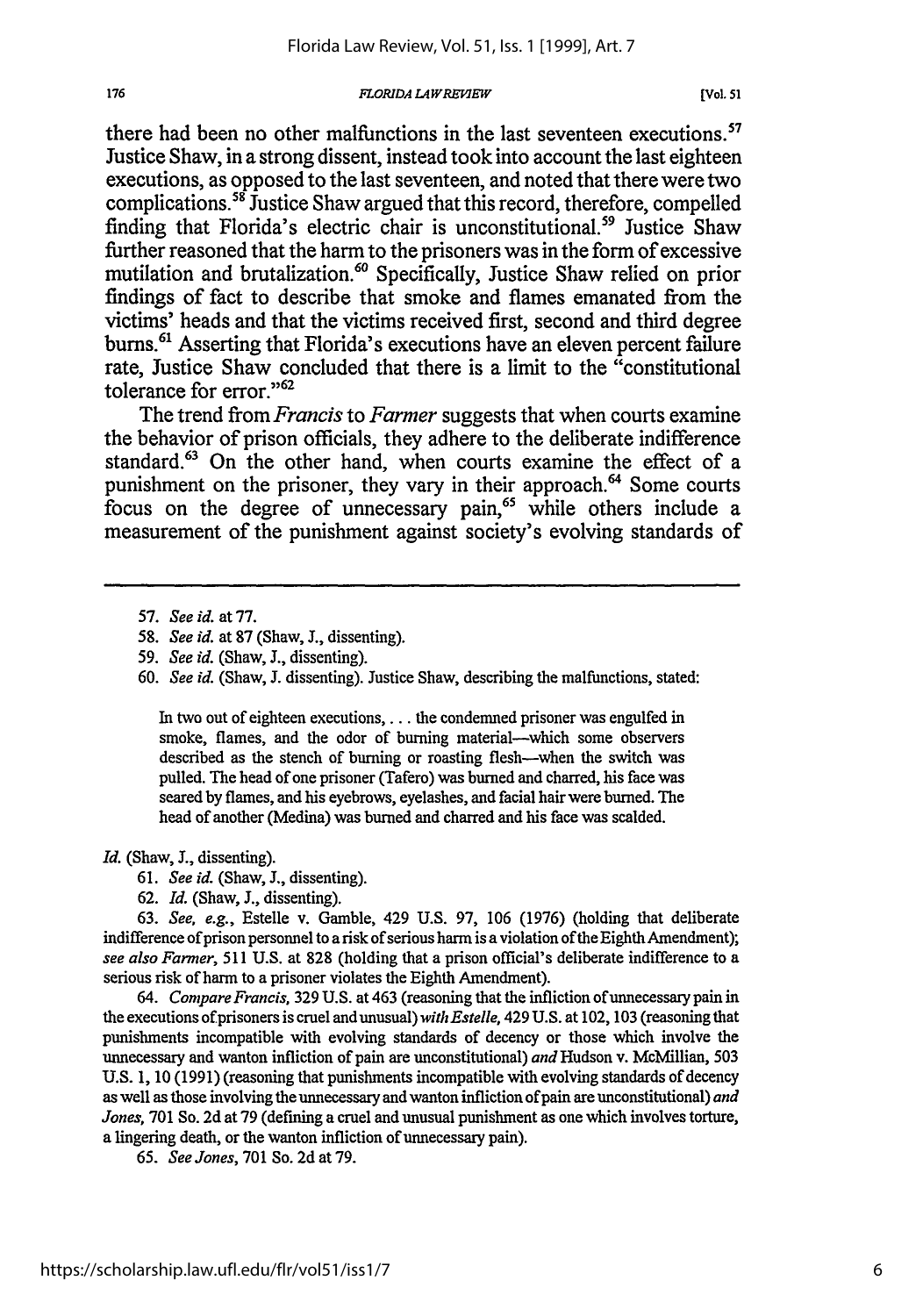#### *DELIBERATEINDIFFERECE: CRUEL AND UNUSUAL PUNUSRMET*

decency.<sup>66</sup> The instant court's analysis of Petitioner's claim halted as soon as the court noted that the recent malfunction caused no pain to the victim.67 However, the instant court misinterpreted *Farmer's* requirements of deliberate indifference and therefore did not apply the correct test of deliberate indifference. <sup>68</sup>

*Farmer* lists two requirements for the test of deliberate indifference.<sup>69</sup> The first requirement is that the prison officials' alleged deprivations must be serious.<sup>70</sup> Sufficiently serious deprivations are those that deny "minimal civilized measures of life's necessities."<sup>71</sup> The second requirement is that prison officials must have a culpable state of mind.<sup>72</sup> Nowhere in the opinion does the *Farmer* Court articulate the requirement of the wanton infliction of unnecessary pain.73

The instant court utilized a narrow definition of deliberate indifference, one which considered only the level of pain and torture in the punishment.<sup>74</sup> In doing so, the instant court made it impossible to apply the *Farmer* test of deliberate indifference since it had already declared that the malfunctions caused no pain to the victims.<sup>75</sup> The correct application of this standard is vital since a finding of deliberate indifference on the part of prison officials, by definition, renders a punishment cruel and unusual in violation of the Eighth Amendment.76

Even if the instant court had correctly interpreted the deliberate indifference standard, it probably still would have come to the same conclusion since the court based its opinion on an incomplete set of facts.<sup>77</sup>

68. *CompareFanmer,* 511 U.S. at 834 (holding thatthe two requirements forprison officials to be liable for deliberate indifference are: (1) a sufficiently serious deprivation and (2) a culpable state of mind) *with Jones,* 701 So. 2d at n.2 (stating that the *Farmer* test for deliberate indifference requires the unnecessary and wanton infliction of pain for an Eighth Amendment violation).

69. *SeeFarmer,* 511 U.S. at 834.

70. *See id.*

19991

71. *See id.*

72. *See id.* The Court simply refers to the requirement of unnecessary and wanton infliction of pain, but never states it as a requirement for deliberate indifference. *See id.*

73. *See id.*

74. *See Jones,* 701 So. 2d at 79.

*75. See id.* at n.2. *"TheFarmer* opinion also points out that only the unnecessary and wanton infliction of pain implicates the Eighth Amendment." *Id.*

77. A more thorough opinion would have acknowledged that there was another malfunction

*<sup>66.</sup> See Hudson,* 503 U.S. at 10; *see also Estelle,* 429 U.S. at 102-03.

<sup>67.</sup> *See Jones,* 701 So. 2d at 79. The court stated that, "[tihere was substantial evidence. that executions in Florida are conducted without any pain whatsoever, and this record is entirely devoid of evidence suggesting deliberate indifference to a prisoner's well-being on the part of state officials." *Id.*

<sup>76.</sup> *See Estelle,* 429 U.S. at 106. The Court stated that deliberate indifference on the part of prison officials results in a cruel and unusual punishment in violation of the Eighth Amendment. *See id.*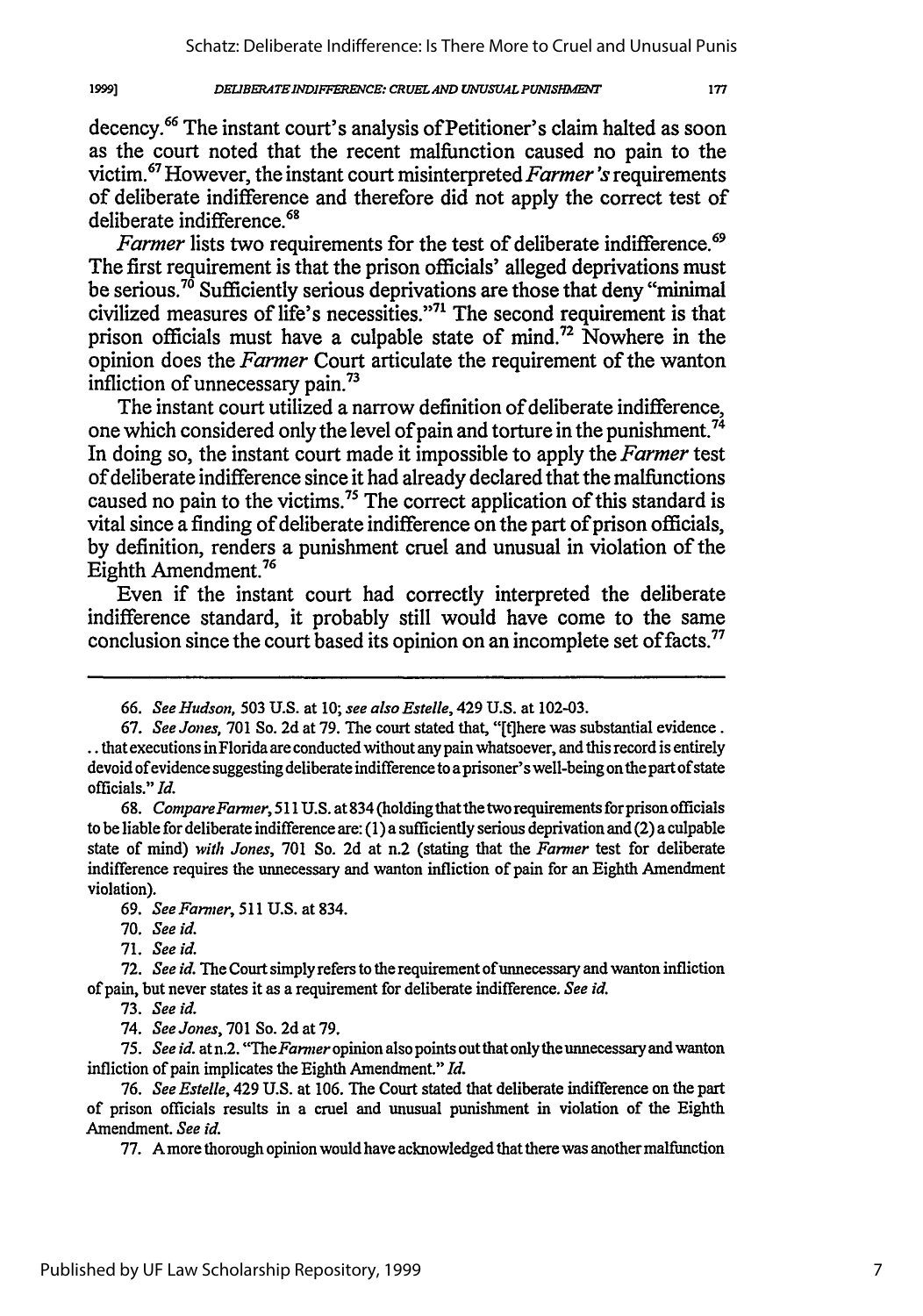#### *FLORIDA LAWREFWEW[*

As Justice Shaw noted in his dissent, there had been two malfunctions in the past eighteen executions.<sup>78</sup> The majority, however, based its opinion on a record which revealed only one malfunction in the past seventeen executions.<sup>79</sup> Applying the deliberate indifference standard to facts revealing only one malfunction, the instant court could have logically concluded that there was no deliberate indifference to a risk of serious harm to the prisoner.)8 Looking to *Francis* and *Estelle,* the instant court would have probably reasoned that one malfunction out of seventeen was an unforeseeable accident.8 " As the Court reasoned in *Francis and Estelle,* one unforeseeable inadvertent occurrence is not substantial enough to render an otherwise constitutional punishment unconstitutional.<sup>82</sup>

On the other hand, if the instant court had applied the correct interpretation of the deliberate indifference standard to the facts noted in Justice Shaw's dissent,<sup>83</sup> the instant court might have held that the prison officials violated the Eighth Amendment." *Francis, Estelle,* and *Farmer,* taken together, suggest that once a harm is no longer an accident, and prison officials therefore act or fail to act with a culpable mind.<sup>85</sup> a punishment is cruel and unusual.<sup>86</sup> Applying the correct interpretation of the deliberate indifference standard to the facts noted in the dissent, $87$  the instant court could have considered the excessive mutilation of prisoners to be a denial of"the minimal civilized measure of life's necessities," and thus, a sufficiently serious harm.<sup>88</sup> Further, the instant court could have

in Florida's electric chair just at the point where the trial court cut off the inquiry. *Cf Jones,* **701** So.2d at 87 (Shaw, J., dissenting).

78. *See id.* (Shaw, J., dissenting).

79. *See id.* at 77.

80. *See generally Francis,* 329 U.S. at 464 (reasoning that an unforeseeable accident does not add an element of cruelty to a punishment).

*81. See id; see also Estelle,* 429 U.S. at 105 (suggesting that an accident alone is not enough to characterize a punishment as the wanton infliction of unnecessary pain).

82. *See Estelle,* 429 U.S. at 105; *see also Francis,* 329 U.S. at 464 (noting that one unforeseeable accident is not enough to render a punishment cruel and unusual if the punishment was not otherwise cruel and unusual).

83. Facts that reflected more than one malfunction in Florida's electric chair would have been more accurate. *See Jones,* 701 So. 2d at 87 (Shaw, J. dissenting).

84. *See Estelle,* 429 U.S. at 104, 105. Once prison officials are aware of a harm to a prisoner, it is no longer an "innocent misadventure" if it happens a second time. *See id.*

85. This "culpable mind" standard is simply the definition of the deliberate indifference standard. *See, e.g., Farmer,* 511 U.S. at 837.

86. *See id.* Once a prison official is aware of a harm to a prisoner and he acts or fails to act to eliminate that harm, he is acting with deliberate indifference. *See id.*

87. The dissent noted that two out of eighteen executions failed, and specified that this was therefore an eleven percent failure rate. *See Jones,* 701 So. 2d at 87 (Shaw, **J.,** dissenting).

88. *Id.* at 88 (Shaw, **J.,** dissenting). Justice Shaw's analysis suggests that he believes the record of malfunctions is contrary to evolving standards of decency. *See id.* (Shaw, **J.,** dissenting). The sufficiently serious harm is one requirement under the *Farmer* interpretation of deliberate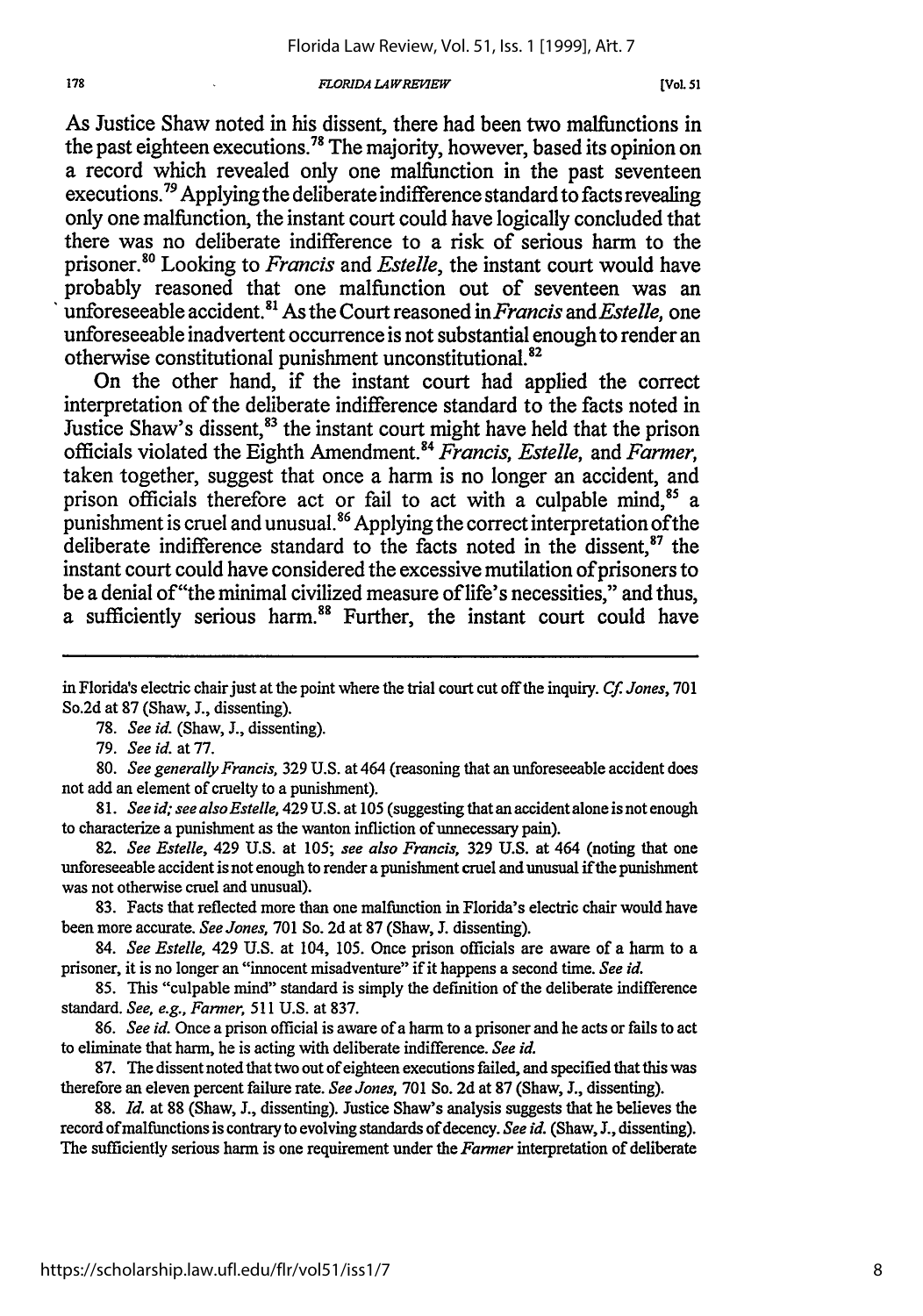#### *DEUBERATE INDIFFERENCE: CRUEL AND UNUSUAL PUNISHMENT*

determined that the prison officials had a culpable state of mind.<sup>89</sup> The first malfunction could have been interpreted by prison officials as an accident. $^{90}$ However, once two prisoners were seared and burned, prison officials were aware of a risk of serious harm to the victims, yet they continued to execute prisoners in Florida's electric chair.<sup>91</sup>

By incorrectly interpreting the deliberate indifference standard, the instant court made it nearly impossible for future petitioners to prove deliberate indifference on the part of prison officials. Additionally, the instant court deviated from Supreme Court precedent by factoring pain into the deliberate indifference standard. If there truly is a limit on the "constitutional tolerance for error," $^{92}$  the instant court should certainly have given it tremendous weight in an area with such finality and irreversibility as the executions of prisoners. The instant court's conservative analysis leaves unanswered the question that asks when these malfunctions are no longer mere accidents "for which no man is to blame."<sup>93</sup> Furthermore, the instant court's misinterpretation of the deliberate indifference standard closes a door which, if left open, would allow the Supreme Court ofFlorida to declare Florida's electric chair unconstitutional in the future.

indifference. *See Farmer,* 511 U.S. at 834.

**91.** *See id.*

19991

<sup>89.</sup> The "culpable state of mind" parallels the second requirement under *Farmer's* "deliberate indifference" standard. *See id.*

<sup>90.</sup> *See Estelle,* 429 U.S. at 105. An accident is not enough to render an otherwise constitutional punishment unconstitutional. *See id.*

*<sup>92.</sup> See Jones,* **701** So. **2d** at **87** (Shaw, **J.,** dissenting).

**<sup>93.</sup>** *See Francis,* **329 U.S.** at 462 ("Accidents happen for which no man is to blame.").